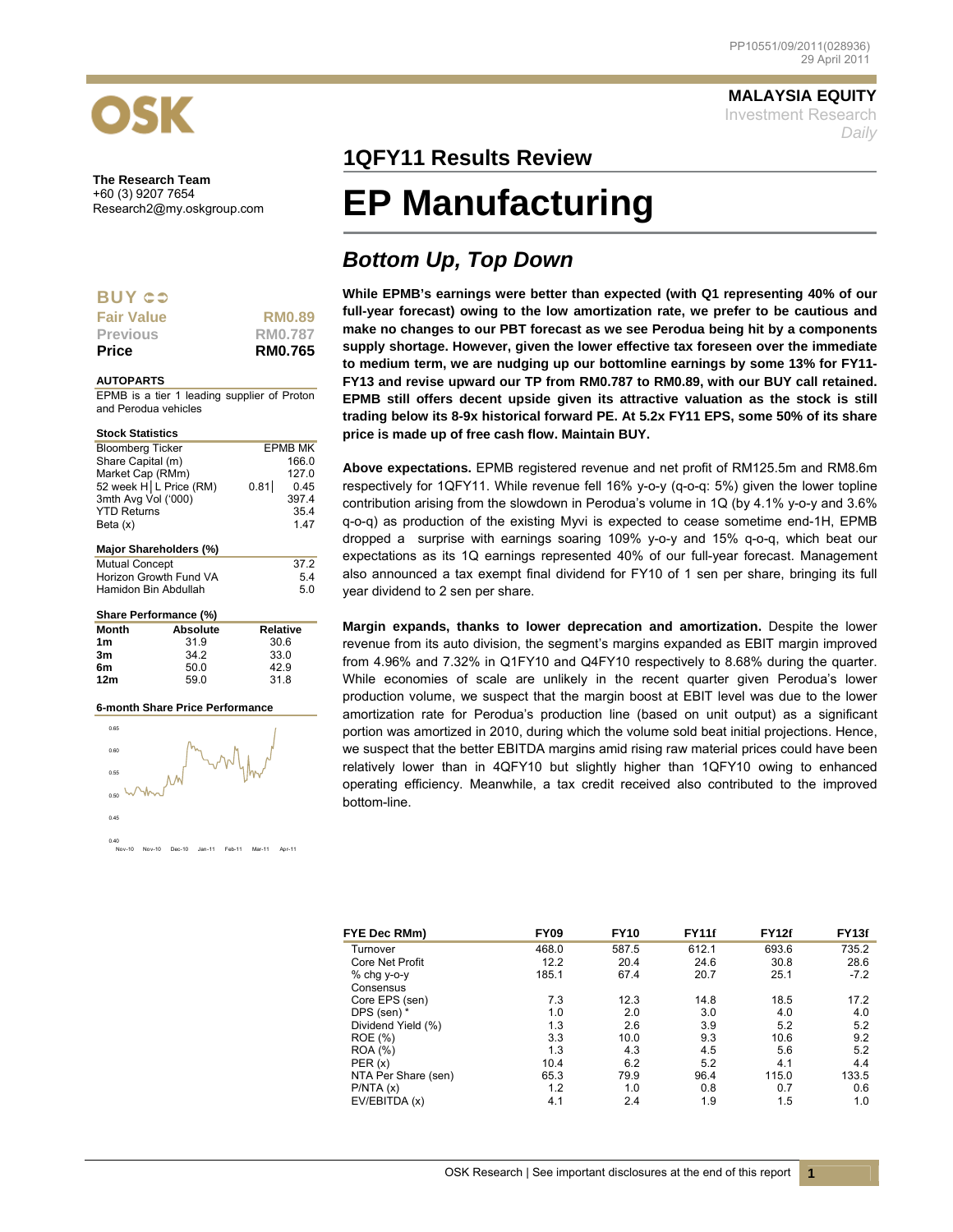#### **Results Table (RMm)**

| <b>FYE Dec</b>              | <b>1QFY11</b> | 4QFY10  | $%$ chg  | 3MFY11  | <b>3MFY10</b> | $%$ chg | <b>Comments</b>                                                                                                                                                                                                                        |
|-----------------------------|---------------|---------|----------|---------|---------------|---------|----------------------------------------------------------------------------------------------------------------------------------------------------------------------------------------------------------------------------------------|
|                             |               |         |          |         |               |         |                                                                                                                                                                                                                                        |
| Revenue                     | 125.50        | 132.14  | $-5.0%$  | 125.50  | 150.23        |         | -16.5% Within expectations. Lower revenue contribution on slowdown from<br>Perodua volume                                                                                                                                              |
| <b>EBIT</b>                 | 10.89         | 9.67    | 12.6%    | 10.89   | 7.46          |         | 46.1% Though EBIT was higher thanks to lower amortization, we suspect that<br>EBITDA could be lower due to the lower revenue contribution from<br>Perodua amid rising raw material prices                                              |
| Interest<br>Expense         | $-2.57$       | $-2.04$ | 25.9%    | $-2.57$ | $-2.96$       |         | -13.1% Interest expense down y-o-y                                                                                                                                                                                                     |
| Interest<br>Income          | 0.15          | 0.17    | $-12.6%$ | 0.15    | 0.03          | 375.0%  |                                                                                                                                                                                                                                        |
| PBT                         | 8.47          | 7.81    | 8.5%     | 8.47    | 4.53          |         | 86.9% We suspect that lower amortization from Perodua's production line<br>boosted overall PBT margin                                                                                                                                  |
| Core PBT                    | 8.47          | 7.81    | 8.5%     | 8.47    | 4.53          | 86.9%   |                                                                                                                                                                                                                                        |
| Tax                         | 0.12          | 0.36    | $-65.6%$ | 0.12    | $-0.30$       |         | - Overall tax was above our expectations. We have since reduced our                                                                                                                                                                    |
|                             |               |         |          |         |               |         | 140.5% effective tax rate assumption to 20% from 25% in line with management<br>quidance.                                                                                                                                              |
| MI                          | 0.00          | $-0.71$ | 100.0%   | 0.00    | $-0.11$       |         | - Following the full ownership of PEPS-JV, we have slashed off minority<br>100.0% interest from our earnings forecast.                                                                                                                 |
| <b>Net Profit</b>           | 8.60          | 7.45    | 15.4%    | 8.60    | 4.12          |         | 108.5% Q1FY11 earnings represented 40% of our initial earnings forecast. We<br>have since revised up our forecast by 13%. We maintain our stance that<br>supply woes hitting Q2 and Q3 could impact earnings in the immediate<br>term. |
| Core Net Profit             | 8.60          | 7.45    | 15.4%    | 8.60    | 4.12          | 108.5%  |                                                                                                                                                                                                                                        |
| EPS (sen)                   | 5.18          | 4.49    | 15.4%    | 5.18    | 2.48          | 108.5%  |                                                                                                                                                                                                                                        |
| DPS (sen)                   | 0.00          | 1.00    |          | 0.00    | 0.00          |         |                                                                                                                                                                                                                                        |
| EBIT margin<br>(% )         | 8.68          | 7.32    | 1.36     | 8.68    | 4.96          | 3.71    |                                                                                                                                                                                                                                        |
| PBT margin<br>(% )          | 6.75          | 5.91    | 0.84     | 6.75    | 3.02          | 3.73    |                                                                                                                                                                                                                                        |
| Core PBT                    | 6.75          | 5.91    | 0.84     | 6.75    | 3.02          | 3.73    |                                                                                                                                                                                                                                        |
| Margin (%)                  |               |         |          |         |               |         |                                                                                                                                                                                                                                        |
| Net profit<br>margin $(\%)$ | 6.85          | 5.64    | 1.21     | 6.85    | 2.74          | 4.10    |                                                                                                                                                                                                                                        |
| NTA/Share<br>(RM)           | 0.85          | 0.80    |          | 0.85    | 0.69          |         |                                                                                                                                                                                                                                        |
| <b>Net Gearing</b><br>(% )  | 69.13         | 64.51   |          | 69.13   | 83.87         |         |                                                                                                                                                                                                                                        |

### **VALUATION AND RECOMMENDATION**

 **Maintain BUY at a higher TP.** Despite the better than expected Q1 earnings, we are still concerned over a potential slowdown from Perodua in Q2 and Q3 arising from an acute disruption in components supply disruption after Japan's tragic earthquake, although things could pick up in Q4 once the new Myvi is launched. After having revised our numbers earlier and downgraded autos to underweight, we feel it is too early to make any changes on operating earnings. Below the operating level, we are slashing off minority interest (as EPMB has fully acquired the remaining 4% stake from Proton Holdings) and lowering the effective tax rate from 25% to 20% in view of the favorable tax incentives EPMB will enjoy on investment allowances over the next 3 years as per management guidance. This ultimately raises our earnings by 13% for FY11-FY13 and our FV to RM0.89 from RM0.787, premised on 6x PE with our BUY call maintained. EPMB still offers a decent upside given its attractive valuation as it is still trading below its 8-9x 5-year historical forward PE. Instead, the stock is trading at 5.2x FY11 EPS, with 50% of the share price representing its free cash flow. Maintain BUY.